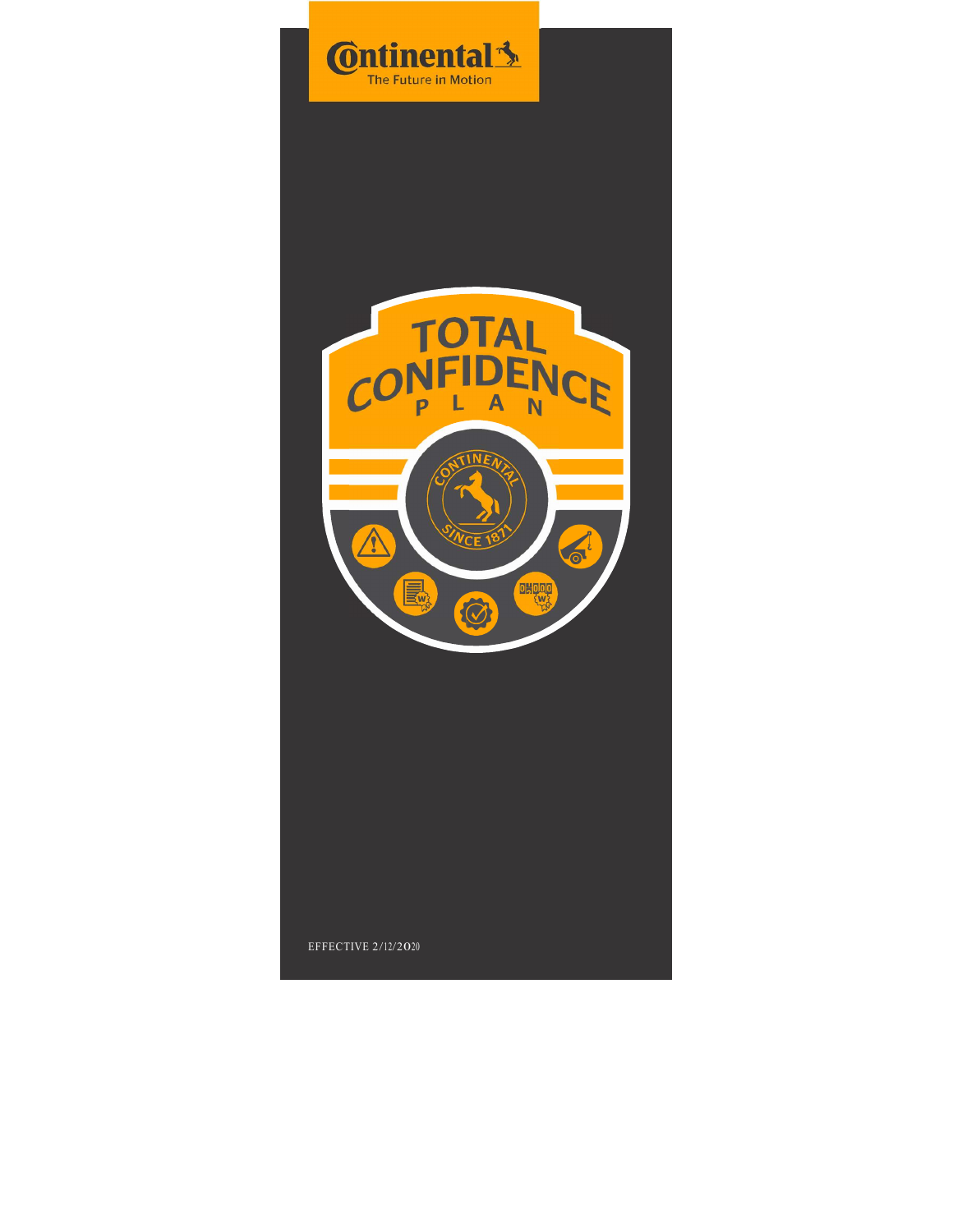In addition to the valuable warranty information you will find herein we encourage you to visit the Continental Tire the Americas, LLC ("CTA") website at www. continentaltire.com (US) and www.continentaltire.ca (Canada) for safety and maintenance information and up-to-date changes, including a Customer Care FAQ tab with downloadable brochures. Please also visit the Rubber Manufacturer Association (RMA) website at www.rma.org for additional safety and maintenance information.

THE TOTAL CONFIDENCE PLAN IS NOT A WARRANTY THAT THE TIRE WILL NOT FAIL OR BECOME UNSERVICABLE IF NEGLECTED OR MISTREATED.

The purchase of Continental brand tires provides an extra measure of confidence with the support of the Total Confidence Plan. The Total Confidence Plan is a comprehensive package of all available warranties and services including: Limited Warranty, Flat Tire Roadside Assistance, Customer Satisfaction Trial, Mileage Warranty (if applicable) and Road Hazard Coverage.

 $2\overline{2}$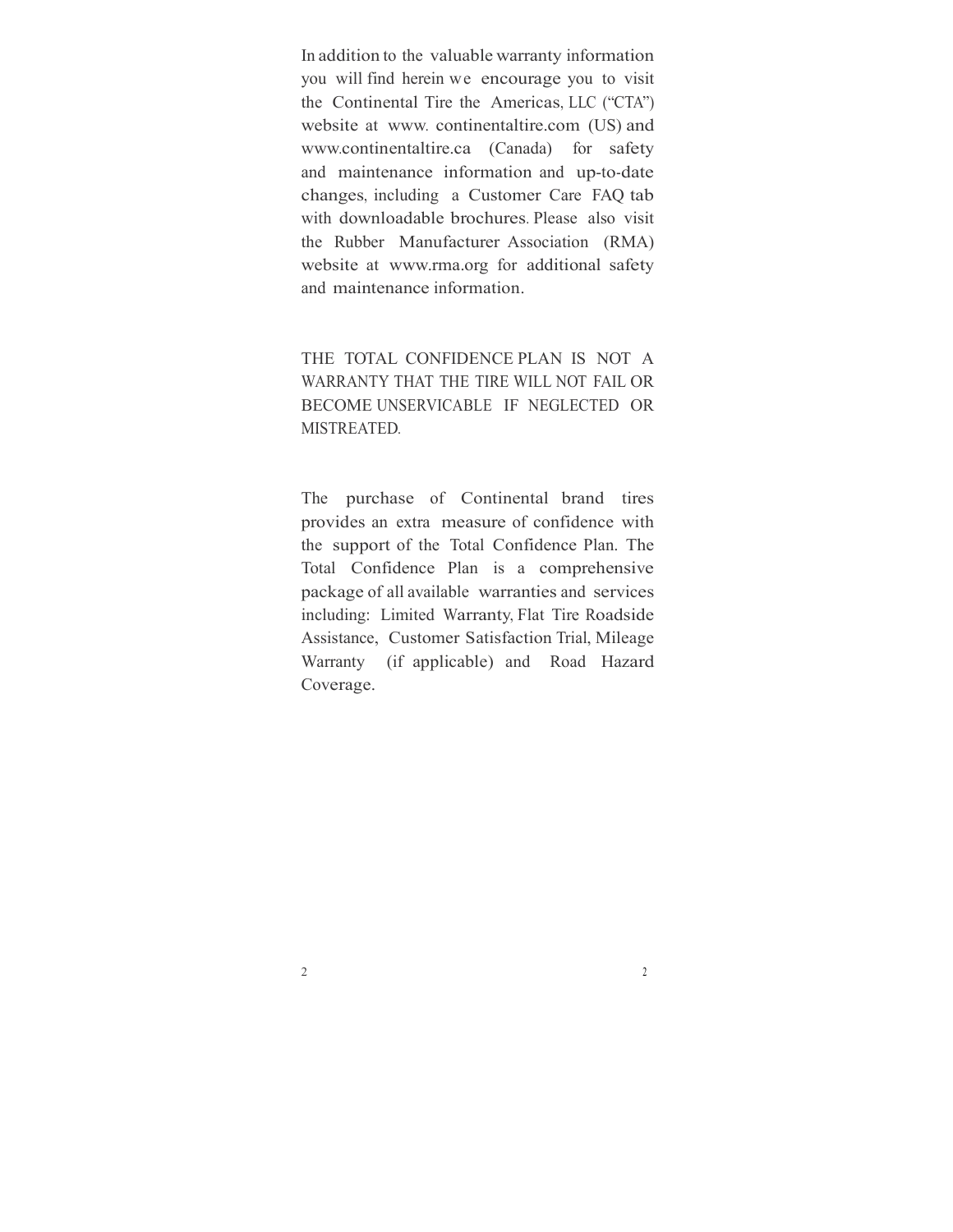### 1. ELIGIBILITY

The Total Confidence Plan applies to the original owner of new Continental brand passenger and light truck (LT) tires that are (a) new replacement market tires bearing the Continental brand name and D.O.T. Tire Identification Number, (b) operated in normal service, (c) used on the same vehicle on which they were originally installed according to the vehicle manufacturer's recommendations and (d) purchased from an authorized Continental brand tire dealer. Tires used in competition are not eligible for any coverage under this Total Confidence Plan. Additionally, tires used in commercial service including, but not limited to, taxicabs, police cars, emergency vehicles, non- passenger service vehicles are not eligible for the extra coverage set forth in Section 3 of this Total Confidence Plan. Tire(s) on any vehicle registered and normally operated outside the United States and Canada are excluded from eligibility under this Total Confidence Plan.

# 2. WHAT IS THE LIMITED MANUFACTURE WARRANTY & HOW LONG IS IT APPLICABLE?

### Basic Coverage:

Eligible tires are covered by the Limited Warranty for a maximum of 72 months from the date of purchase.\*

# Where To Go for Warranty Replacement:

Please return tires to the authorized Continental brand tire dealer where purchased. The original sales receipt and proof-of-<br>purchase must be presented at the time of the claim.

### Free Replacement Period:

If an eligible Continental brand passenger or light truck tire becomes unserviceable due to a warrantable condition, other than those listed under Section 4, during the first 12 months or first 2/32nds (1.6mm) of treadwear, whichever comes first, it will be replaced with a comparable\*\* new Continental brand tire FREE OF CHARGE. Mounting and balancing are included (excluding online orders). Owner pays all applicable taxes.

# Temporary Spare Tires:

The Limited Warranty also extends to the original owner of the Continental Brand Temporary Spare Tire bearing a Continental D.O.T. serial number. An eligible Temporary Spare Tire under this Limited Warranty must have been operated in normal service, used on the same vehicle on which they were originally equipped and/or installed according to the vehicle manufacturer's recommendations, and display warrantable conditions as described in this Limited Warranty. This Limited Warranty is for a maximum period of 72 months from date of purchase\*, determined by the original sales receipt and proof-of-purchase showing date purchased.

\*At the time of making the claim, the owner is required to present the tires and original tire proof-of- purchase showing date of purchase. If satisfactory proof-<br>of-purchase date is not provided, the D.O.T. (Tire Identification Number) date of manufacture will be used.

\*\*A "comparable" new Continental brand tire may be of either the same tire line or the same basic construction but with a different sidewall or tread configuration. The Limited Warranty covers tires of equal or lesser value. If Customer accepts a higher priced tire, Customer is responsible for covering any difference in price. Any tire replaced under this Limited Warranty will be covered by the current Limited Warranty.

#### $3 \overline{3}$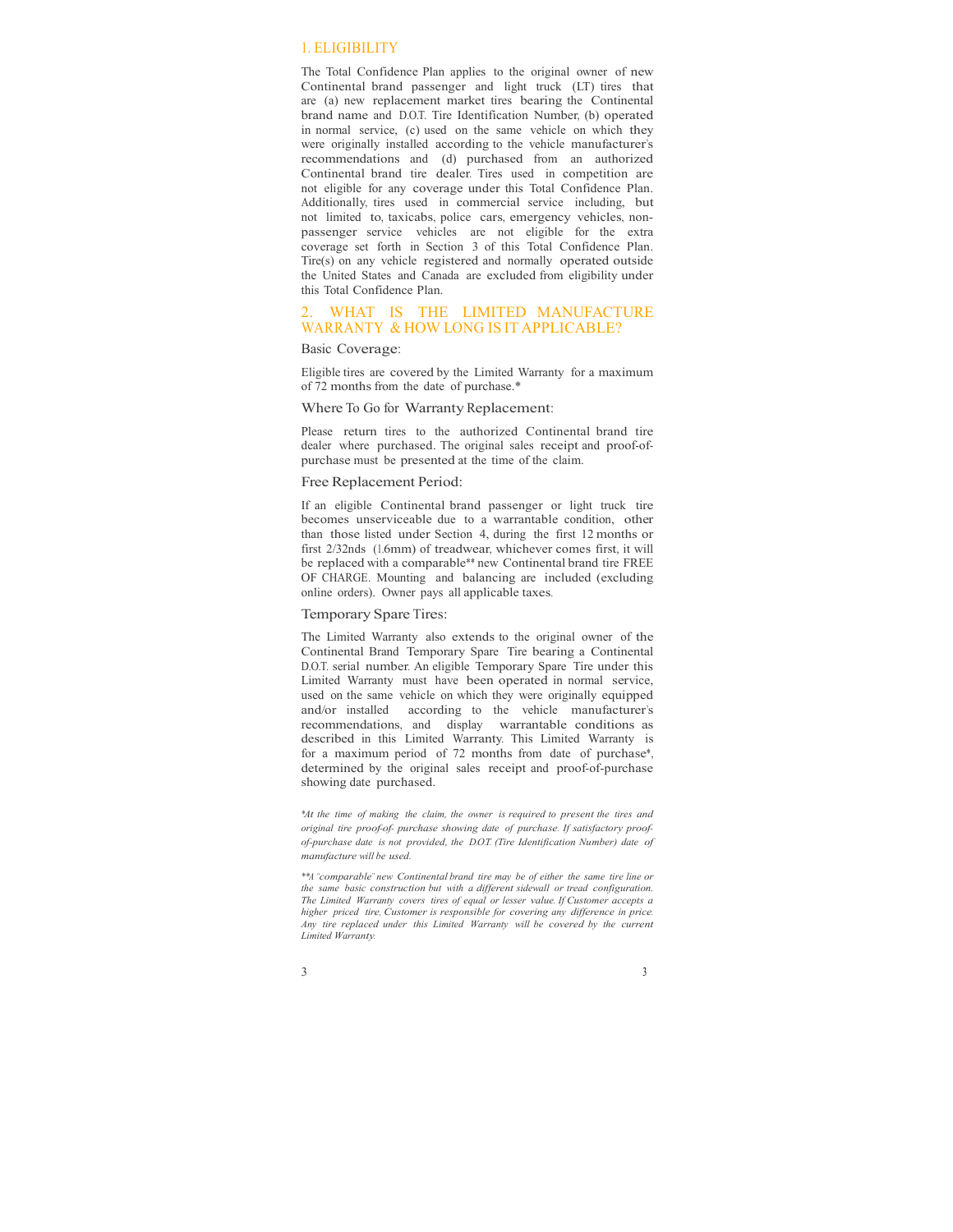If a Temporary Spare Tire becomes unserviceable from a condition other than those listed in Section 4 during the first 1/32nd (0.8mm) of treadwear, then it will be replaced with a comparable new Continental brand\*\* Temporary Spare Tire. Mounting and balancing are included free of charge (excluding online orders). Owner pays all applicable taxes. After this Free Replacement Period for your Temporary Spare Tire expires, no warranty claims will be accepted.

#### After the Free Replacement Period:

The tire may still be eligible for a pro-rata replacement for 72 months from date of original purchase\* until the tread is worn down to the tread wear indicators (2/32nds of an inch or 1.6 mm of tread remaining). If an eligible tire becomes unserviceable from a warrantable condition, other than those listed in Section 4, it will be replaced charging the owner a pro-rated amount. Owner pays all applicable taxes (including Federal Excise Tax (F.E.T.), shipping, mounting and balancing charges. The replacement tire price will be determined by multiplying the percentage of the usable tread worn by the Dealers Price (excluding all applicable taxes) at the time of the adjustment. The usable tread worn is the original tread down to the tread wear indicators (2/32nds of an inch or 1.6 mm of tread remaining.) Tires replaced under this Limited Warranty become the property of CTA. You will be required to sign the CTA Limited Warranty Complaint Form and/or dealer replacement sales receipt.

# 3. EXTRA COVERAGE

Many Continental brand tires are also eligible for the following additional protection under the Total Confidence Plan.

Tires used in commercial service, competition or tires received as original equipment are not eligible for extra coverage.

Flat Tire Roadside Assistance

This three (3) year complimentary service is only valid on tire purchases completed on or after February 1, 2015 and is designed to help in the event of a flat tire. Limit of 3 covered events for the coverage term. To qualify for Flat Tire Roadside Assistance tires must be registered online after the date of purchase. To register, complete the steps outlined below:

Step 1: After you have made your tire purchase have available your purchase receipt, Vehicle Information Number (VIN), along with the year/make/model of the vehicle to be registered to complete the online registration form. These items will be required to register and registration cannot be completed without them. A valid email address is also required to complete your registration and receive your Flat Tire Roadside Assistance Card, as well as other important terms and conditions.

Step 2: To register your tires go to www.totalconfidence-plan. com and complete the online registration form. If you do not have internet access or a valid email address, registration may be completed by calling: 888-990-6125.

Step 3: If registration was completed online your Flat Tire Roadside Assistance Card along with program terms and conditions will be emailed to you. If registration was completed by phone your documentation will be mailed.

 $4\overline{4}$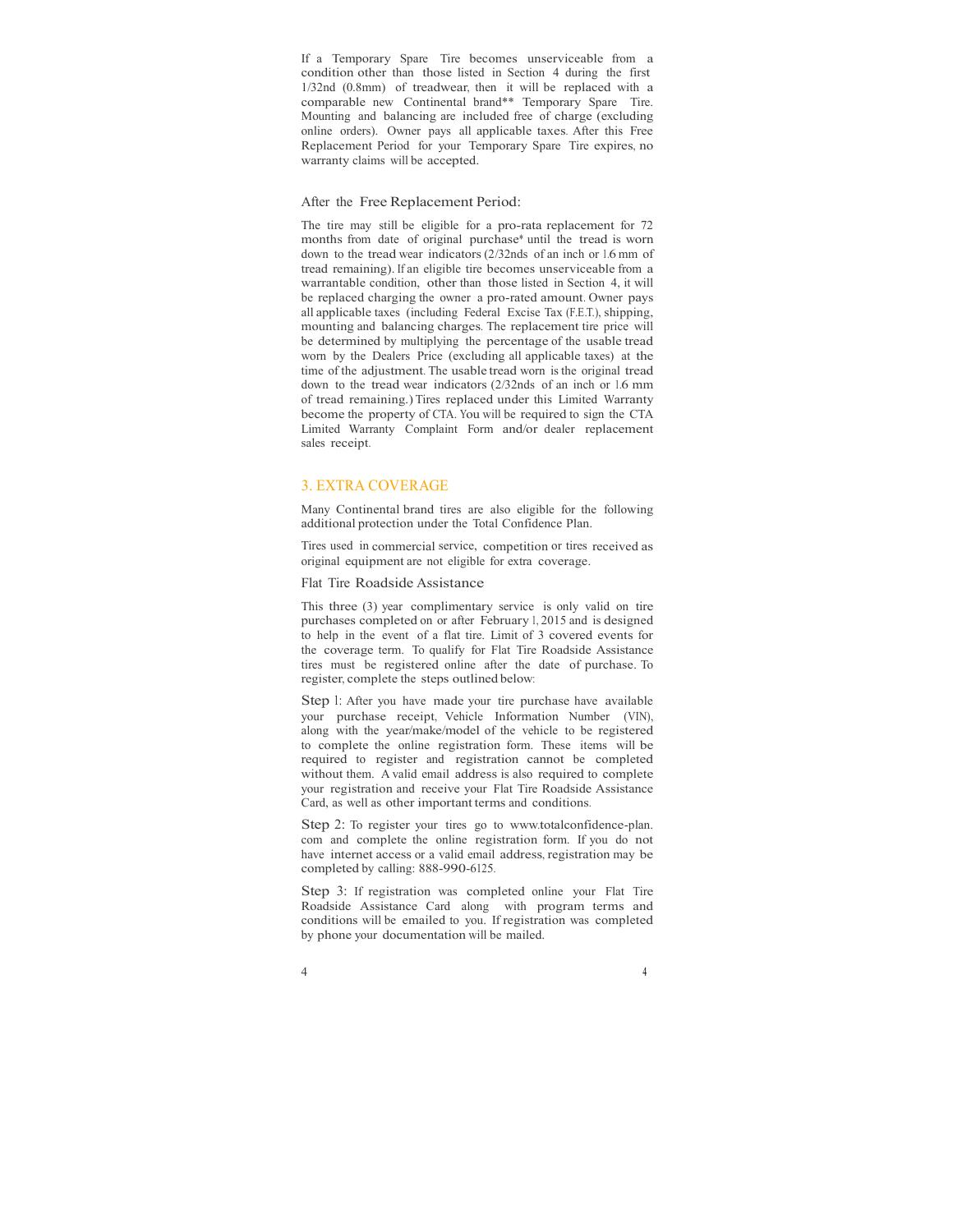Once you receive the Flat Tire Roadside Assistance Card via e-mail, please print the card, along with the program terms and conditions, and keep this information in your glove box. The card will contain a toll-free number to call when assistance is needed.

Flat Tire Roadside Assistance coverage includes:

- 24/7 live agent service;
- Tire Change with the owner's properly inflated spare only. There is a \$200 limit per tire change. Should the service amount exceed the \$200 limit, you would be required to pay the overage to the service provider at the time of service.
- You will be informed before service is dispatched if there is an overage amount. If you do not have a workable spare or if the vehicle has two or more flat tires and requires a tow, there is a towing limit of 150 miles. The dollar limit would not apply to this. The vehicle will be towed to their destination of choice; if the destination exceeds 150 miles they would be charged for the excess mileage. You will be informed of any costs prior to service being dispatched.
- Towing 150 mile tow limit for two or more flat tires or no workable spare (no mechanical breakdown).
- You are responsible for any amounts over the \$200 for tire change or 150 miles for tow; and such charges are payable to the service provider at the time of service.

Whenever you are in need of the Flat Tire Roadside Assistance service simply call the toll free number provided on your Flat Tire Roadside Assistance Card. You will be prompted to provide your program membership number and a live agent will assist you, asking the necessary questions, including vehicle VIN number, make, model, location, etc., to process your request and dispatch a service provider. Service will not be provided on an unattended vehicle, except as set forth below.

Flat Tire Roadside Assistance provides service for most emergency situations but does not include service if: the operator is not with the disabled vehicle (unless you cannot or should not remain with the vehicle for safety reasons); the vehicle was involved in an accident, theft or vandalism; for RV's, fleet vehicles, vehicles off road, trailers; vehicles over 1 ton capacity, or commercial vehicles; the vehicle is at a repair facility or on roads where state/county/ provincial service providers have exclusive agreements; vehicle is on roads not regularly maintained including private property; installation or removal of snow chains, repairing, or rotating tires is required. Also excluded: vehicle storage charges, cost of parts and installation, products, materials, impounding and additional labor related to towing; service to vehicles with expired safety inspection, license plate, and/or emission sticker where required by law; service to vehicles that are not in a safe condition to be towed; and service in areas not regularly traveled, such as vacant lots, beaches, open fields or other places that would be hazardous for service.

Important: All Authorized Service Providers are independent contractors and not agents or employees of CTA. CTA assumes no liability for any damage to your vehicle resulting from the rendering of service or for personal items left in the vehicle. Any claims for personal injury or damage to the property must be submitted to the servicing provider directly. Flat Tire Roadside Assistance is provided by Roadside Protect, Inc. through Signature's Nationwide Auto Club, Inc.

 $5 \hspace{2.5cm} 5$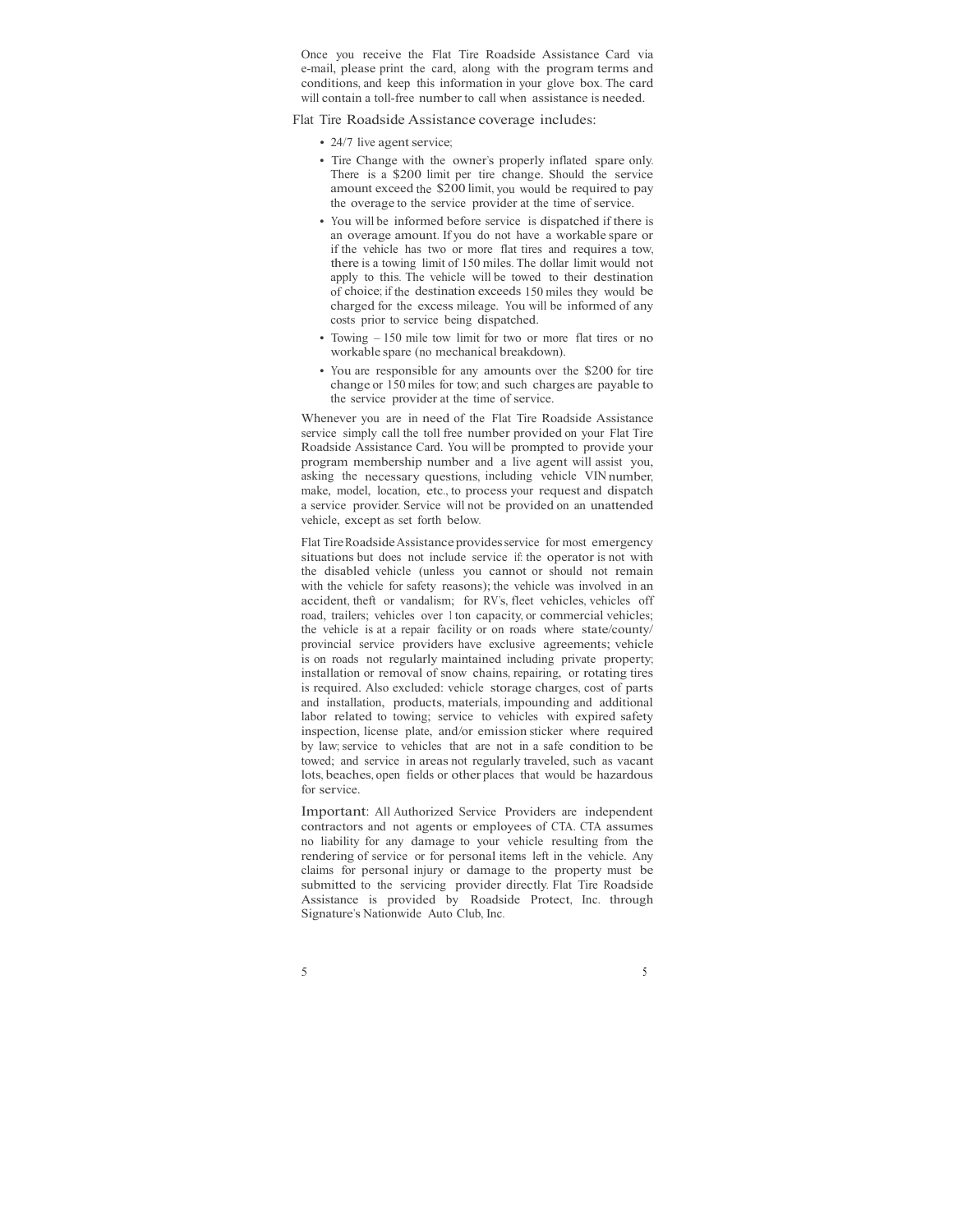Customer Satisfaction Trial:

All Continental brand passenger and LT tires bearing the Continental name and D.O.T. numbers are covered by the 60 Day\*\*\* Customer Satisfaction Trial. If for any reason, other than an excluded condition listed under Section 4, you are not satisfied with your new set of four tires within 60\*\*\* days

from date of purchase - or the first 2/32nds of an inch (whichever comes first) - you may exchange all or any one of them for a corresponding number of the same tires or for another set of <sup>a</sup> different type of Continental brand tires. Mounting and balancing are included free of charge (excluding online orders). Owner pays-all applicable taxes. If you wish to exchange for another set of Continental brand tires which is a higher cost, you must pay the upgrade from the original purchase price, including shipping and all applicable taxes. If you wish to exchange for another set of tires which is at a lower cost, you will receive a refund of the difference in cost.

Please visit www.continentaltire.com to learn more about the customer satisfaction trial period that Continental Tire offers.

This satisfaction guarantee only applies to the original new set of four (4) Continental brand passenger tires purchased and not to the tires provided under this guarantee.

#### HOW DO YOU RETURN YOUR TIRES DURING THE TRIAL PERIOD?

Within the authorized time frame (please visit www.continentaltire. com to learn more about the Customer Satisfaction Trial Period that Continental Tire offers) from the date of purchase or the first 2/32nds of an inch tread you must return your tires to the authorized Continental brand tire dealer where you purchased your tires. You must present the original sales receipt and proof- of-purchase. Reason for dissatisfaction must be explained to the dealer (i.e., appearance, ride, handling, etc.) and noted on the dealer-supplied copy of the CTA Limited Warranty Complaint Form.

Attention authorized dealers: the form must be validated by the consumer. The replacement proof-of -purchase showing the purchase of another Continental tire(s) must accompany the form and tire return. Mileage Warranty:

The Continental brand tires listed on www.continentaltire.com's website are warranted against wearout up to the mileage/ kilometer coverage indicated, even though the actual mileage/ kilometers you may get from your tires may vary because of driving habits and road conditions. Subject to the provisions of Section 4 below, if one of the tires listed in this section wears out before the stated mileage/ kilometer coverage, CTA will warrant the tire on a pro-rata basis as indicated herein. "Wearout" means that the tire's tread has worn evenly down to the tread wear indicators (2/32nds of an inch or 1.6 mm of tread remaining.)<br>"Pro-rata" for this Mileage Warranty is measured by the odometer readings at the time of the tire's purchase\*, as shown by the original tire receipt and proof-of-purchase, and the odometer reading at the time of replacement. In addition, you must present a fully completed, legible Rotation Schedule, which is found in the original owner's copy of the Total Confidence Plan.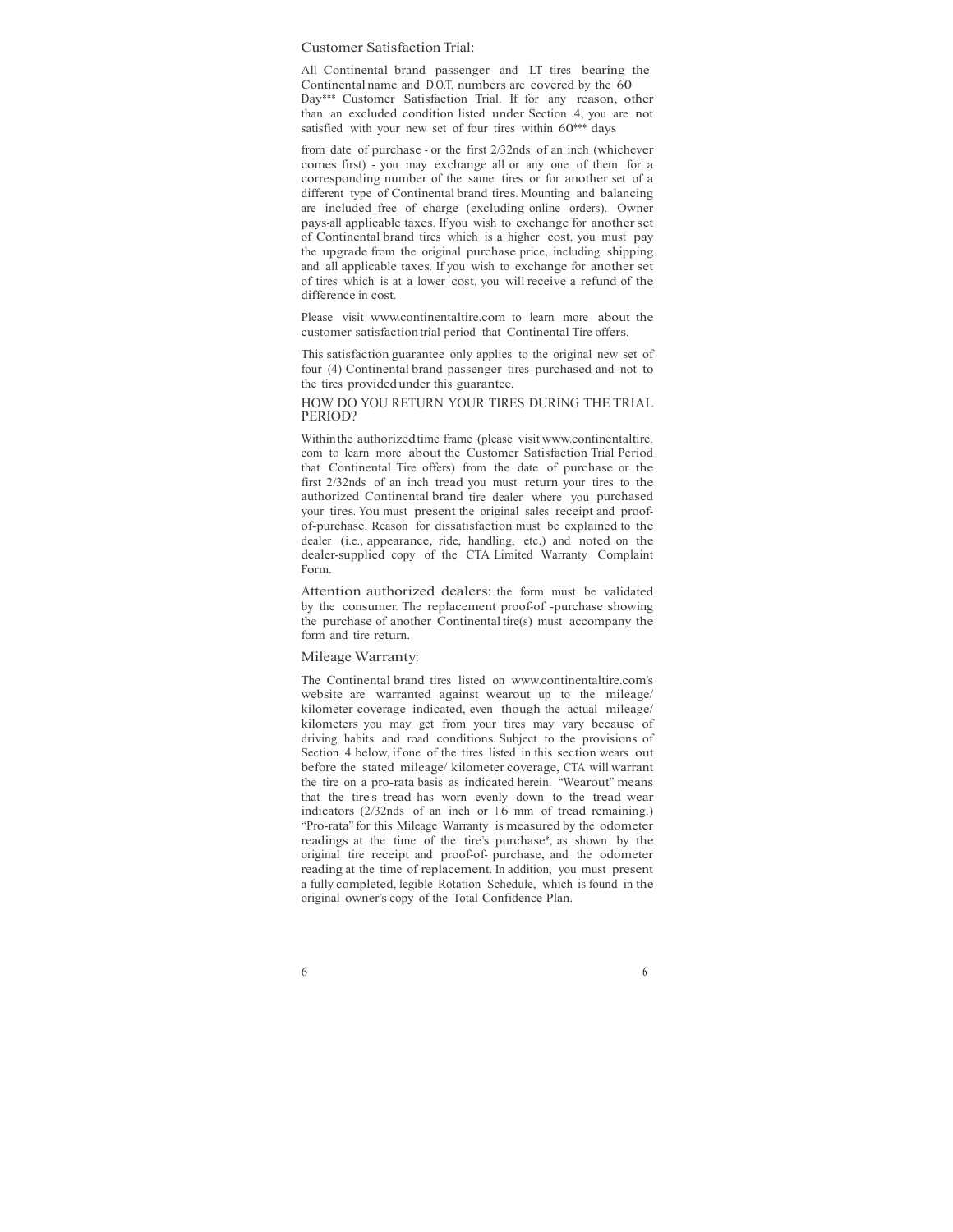• Tire(s) that have not been rotated at least every 6,000 to 8,000 miles (10–13,000 Kilometers), as evidenced by a completed Rotation Schedule, are excluded from this coverage.

• On vehicles with staggered / split fitments (different size tires on front and rear axle), tires cannot be rotated between the front and rear axle. Without rotation of tires between the front and rear axle, the expected mileage / kilometers before wearout is significantly lower, especially on the rear axle. Therefore, the Mileage Warranty for tires on the rear axle of

these vehicles will be 50% of the standard Mileage Warranty for the product line.

• Tire(s) in service for more than 72 months, regardless of mileage, are not covered.

The owner pays shipping, mounting, balancing and all applicable taxes (including F.E.T.) under the Mileage Warranty.

Please visit your authorized Continental Tire Dealer or visit www. continentaltire.com to learn more about the mileage coverage that Continental Tire offers. Mileage warranties vary by tire line.

You will receive a comparable\*\* new Continental Brand tire with payment of the replacement price based on the percentage of actual mileage/ kilometers received to the mileage covered. Your replacement cost will be determined by dividing the actual mileage delivered by the miles/ kilometers warranted and multiplying the result times the current price of an equivalent or comparable replacement.

### Sample Calculation:

The tire you present for warranty has a Mileage Warranty of 60,000 miles. At the time of the tire purchase, the vehicle's odometer reading was 20,000 miles. At the time the tire was presented for warranty, the vehicle's odometer reading was 65,000 miles. You also present a complete Mileage Warranty Rotation Schedule and the tire(s) are worn evenly down to 2/32nds of an inch (1.6mm) of tread remaining, according to the Tread Wear Indicators.

Determine the mileage received on adjusted tires:

65,000 miles - 20,000 miles = 45,000 miles

Determine Your pro-rata replacement tire cost percentage:

 $45,000/60,000 \times 100 = 75\%$  (round to the nearest whole percentage)

Your pro rata cost for the replacement tire is determined by multiplying the percentage of mileage received (75%) by the current purchase price for the replacement tire (ex. \$130.02)

Example calculation is:  $75\%$  x  $$130.02 = $97.52$ 

The credit allowance for the mileage not received equals: \$130.02 -\$97.52 =\$32.50 towards the next purchase of any Continental tire.

You will pay the equivalent pro-rata cost for the tire plus all applicable taxes (including applicable F.E.T.) shipping, mounting and balancing, local tire disposal fees and any other parts or other services.

### Road Hazard Coverage:

This Road Hazard Coverage is offered to promote goodwill and is not a warranty that your tire will not fail or become unserviceable due to a Road Hazard. This Road Hazard Coverage applies to all Continental branded tires that are purchased as new replacement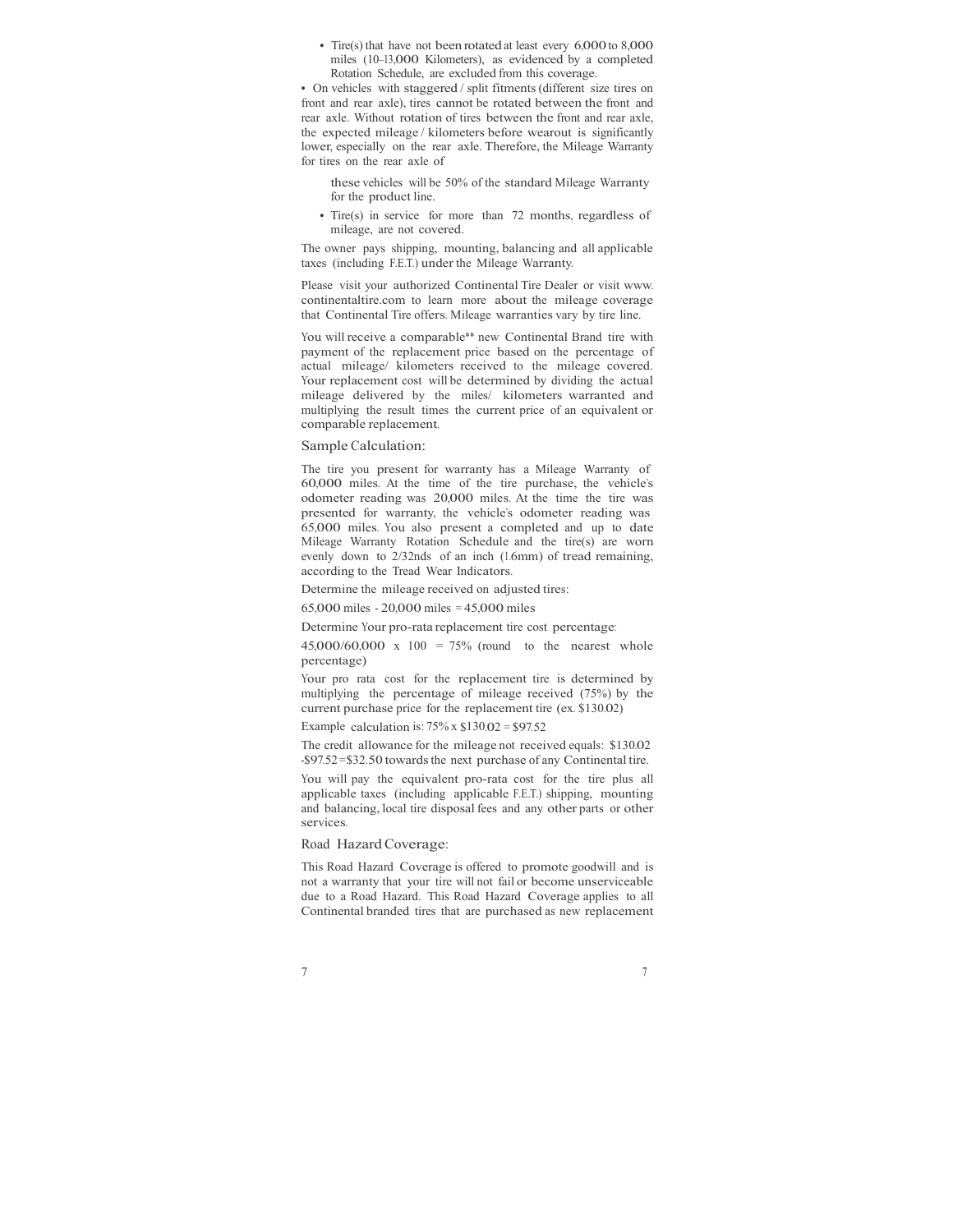tires and is a promise of replacement under the conditions specified below.

When an eligible tire has a road hazard condition during the first 2/32nds of an inch (1.6 mm) of treadwear or first 12 months from date of purchase, whichever comes first, the tire will be replaced with a comparable\*\* Continental brand tire free of charge. A road hazard condition is defined as a cut, snag, puncture, bruise, or impact break.

To be eligible, you need to present the tire(s), your original sales receipt and proof-of-purchase showing the date of purchase\*

along with this Total Confidence Plan. You are responsible for payment of all applicable taxes, demounting, shipping, mounting and balancing charges set forth under this Coverage. You are also responsible for payment of local tire disposal fees and any parts or service regardless of mileage or months of service. This includes payment for tire rotation, alignment, towing, road service and valve stems.

# 4. WHAT IS NOT COVERED BY THE TOTAL CONFIDENCE PLAN:

- CTA does not warrant any repaired tire.
- Road hazard: Any road hazard condition after the first 2/32nds (1.6mm) of an inch of treadwear or 12 months of service, whichever comes first.
- Ride Vibration: Any ride/vibration condition after the first 2/32nds (1.6 mm) of an inch of treadwear or 12 months of service, whichever comes first.
- Improper operation or maintenance: This includes, but is not limited to, effects caused by:
	- I Improper tire inflation and/or improper load/speed practices. These practices can cause excessive operational temperatures and stresses that exceed the tire's capabilities.
	- II Improper or insufficient tire rotation: Any tire with premature or rotation pattern and/or mileage intervals as delineated by this Total Confidence Plan.
	- III Wear due to Improper vehicle alignment: includes but not limited to uneven, irregular, or spotty wear, cupping or feathering.
- IV Damage due to:
	- Rim irregularities or rim damage
	- Snow chains
	- Vehicle mechanical problems, including brake problems, and vehicle wheel alignment
	- Extreme temperature exposure
	- Negligent and abusive driving such as tire spinning, or racing
	- Improper tire storage
	- Automotive accident
	- Chemical corrosion or Fire
	- Use contrary to the vehicles manufacturer's tire recommendations
	- Improper stud size and/or installation
- Improper Mounting or Demounting
- Alteration: such as, but not limited to, adding a white inlay on blackwall, tread regrooving, tire truing or siping, or adding sealant materials to the tire.
- Weather checking/cracking: Not covered after 48 months from the date of purchase.
- Tires used in commercial service, competition or tires received as original equipment are not eligible for extra coverage
-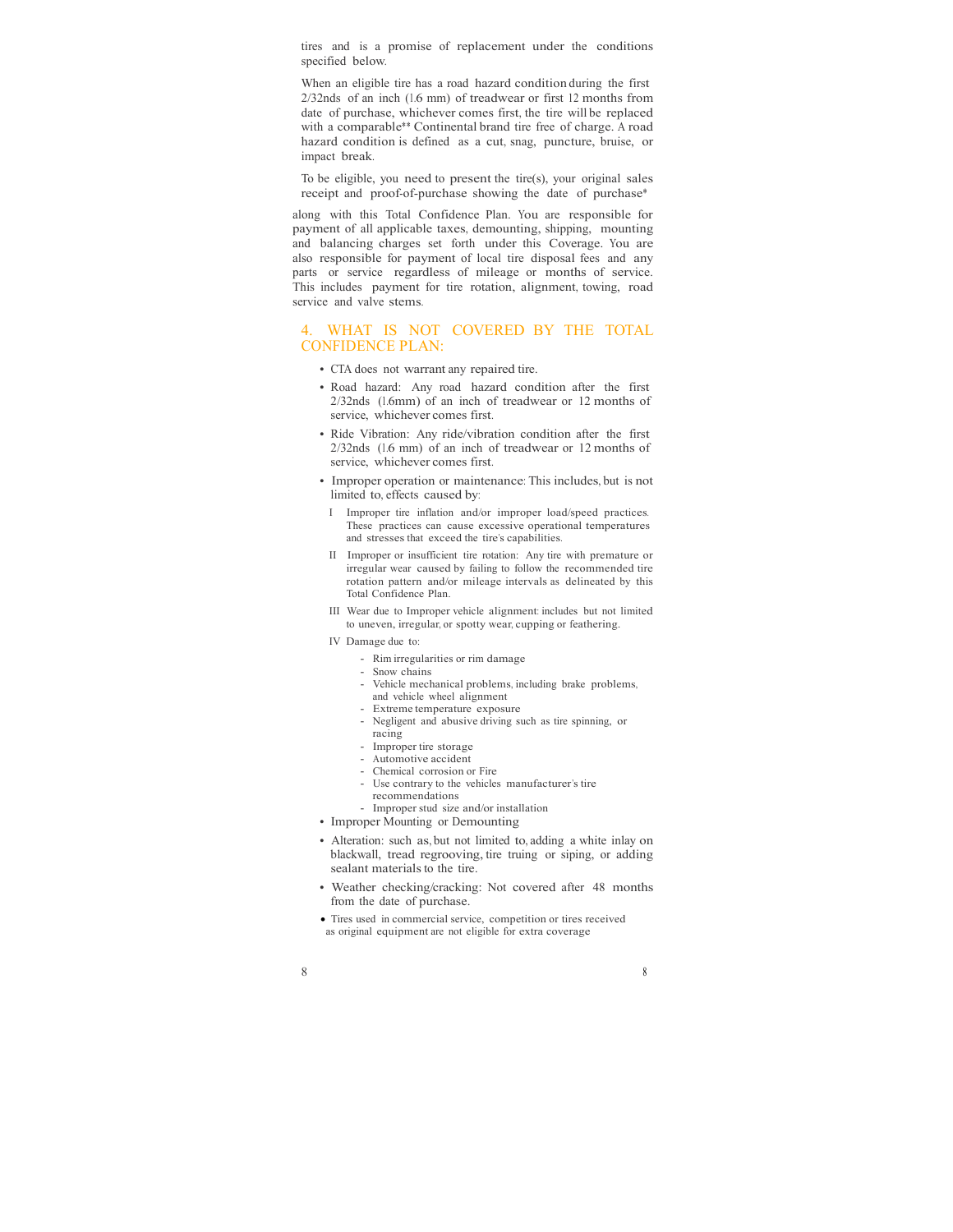• Failure to observe safety and maintenance precautions set forth on CTA's website www.continentaltire.com.

#### ATTENTION AUTHORIZED DEALERS:

CTA RESERVES THE RIGHT TO THE FINAL INSPECTION DECISION ON CONDITIONS FOR ALL RETURNED TIRES UNDER SECTION<br>4. CTA RESERVES THE RIGHT TO TEST ALL TIRES

• Failure to observe safety and maintenance precautions set<br>forth on CTA's website www.continentalitire.com.<br>CTA RESERVES THE RIGHT TO THE FINAL INSPECTION<br>DECISION ON CONDITIONS FOR ALL RETURNED TIRES<br>UNDER SECTION<br>THEREN • Failure to observe safety and maintenance precautions set<br>forth on CTA's website www.continentaltire.com.<br>TTENTION AUTHORIZED DEALERS:<br>DECISION ON CONDITIONS FOR ALL RETURNED TIRES<br>INDER SECTION<br>4. CTA RESERVES THE RIGHT HEREIN IS MADE IN LIEU OF ALL OTHER WARRANTIES, EXPRESS OR IMPLIED, AND CTA EXPRESSLY DISCLAIMS ALL IMPLIED WARRANTIES, INCLUDING, BUT NOT LIMITED TO, WARRANTIES OF MERCHANTABILITY OR FITNESS FOR A PARTICULAR PURPOSE. SOME U.S. STATES AND/OR CANADIAN PROVINCES DO NOT ALLOW LIMITATIONS

ON THE DURATION OF AN IMPLIED WARRANTY, SO THE ABOVE MAY NOT APPLY TO YOU. TO THE EXTENT PERMITTED BY LAW, CTA DISCLAIMS LIABILITY FOR ALL CONSEQUENTIAL AND INCIDENTAL DAMAGES. THE REMEDIES SET FORTH IN THIS LIMITED WARRANTY ARE THE SOLE AND EXCLUSIVE REMEDIES FOR BREACH OF WARRANTY. SOME U.S. STATES AND/OR CANADIAN PROVINCES DO NOT ALLOW THE EXCLUSION OR LIMITATION OF INCIDENTAL OR CONSEQUENTIAL DAMAGES, SO THE ABOVE LIMITATION OR EXCLUSION MAY NOT APPLY TO YOU. THIS LIMITED WARRANTY GIVES YOU SPECIFIC LEGAL RIGHTS, AND YOU MAY ALSO HAVE OTHER RIGHTS WHICH VARY FROM U.S. STATE TO STATE OR CANADIAN PROVINCE TO PROVINCE.

THIS IS THE ONLY EXPRESS WARRANTY MADE BY CTA. NO CTA EMPLOYEE, RETAILER, OR DEALER HAS THE AUTHORITY TO MAKE ANY WARRANTY, REPRESENTATION, PROMISE OR AGREEMENT ON BEHALF OF CTA EXCEPT AS EXPRESSLY WRITTEN IN THIS TOTAL CONFIDENCE PLAN. IN OBSERVANCE OF U.S. FEDERAL LAW, THIS TOTAL CONFIDENCE PLAN HAS BEEN DESIGNATED A "LIMITED WARRANTY". CTA DOES NOT INTEND TO REPRESENT THROUGH THIS TOTAL CONFIDENCE PLAN THAT TIRE FAILURES CAN OR CANNOT HAPPEN.

#### 5. CTA'S OBLIGATIONS

Replacement of eligible tires will be made by the authorized Continental brand tire dealer where you purchased your tires or by an alternate authorized tire dealer or vehicle dealer. CTA will replace the tire pursuant to the terms of this Total Confidence Plan.

# 6. OWNER'S OBLIGATIONS

To make an eligible claim under this Total Confidence Plan, the owner must present a claim, as instructed herein, with the tire to an authorized Continental brand tire dealer. For the nearest authorized Continental brand tire dealer, consult the Continental brand internet address(es), or the 800 telephone number(s) shown on the back of this Total Confidence Plan. Owner must present an original tire sales receipt and proof-of-purchase indicating the date of purchase. Owner will be required to sign the CTA Limited Warranty Complaint Form or dealer replacement sales receipt. Owner is responsible for paying all applicable taxes charged by the authorized servicing Dealer and is also responsible for paying shipping, local tire disposal fees, and any parts or service regardless of mileage or months of service. This includes payment for tire rotation, alignment, towing, road service, valve stems and tire repair.

 $9 \t\t 9$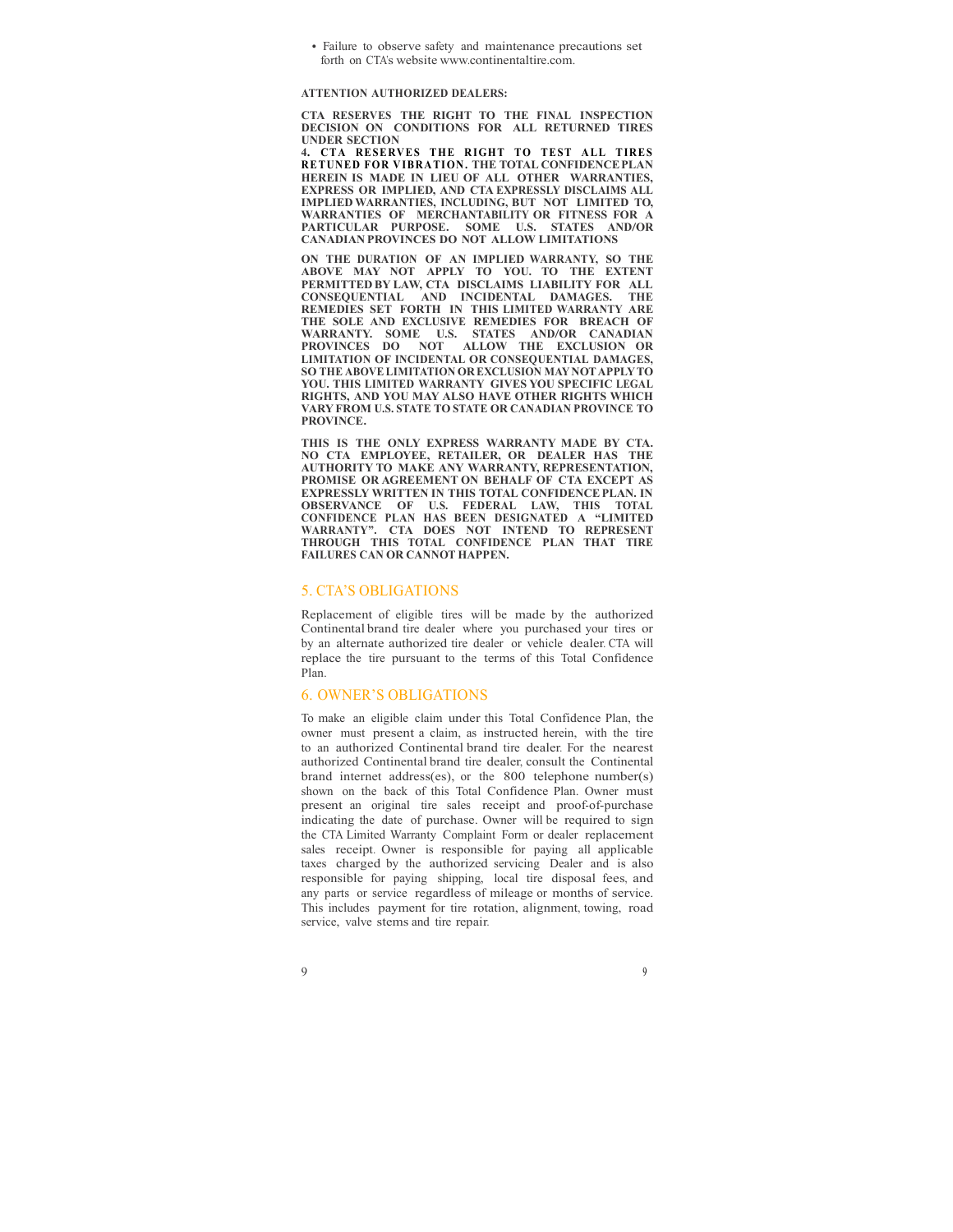Owner is responsible for maintaining proper tire air pressure and for proper maintenance of the tire. Under the Mileage Warranty portion of this Total Confidence Plan (See Section 3), owner must present a claim which includes the original, up-to-date Mileage Warranty Rotation Schedule. Owner must rotate tires at least every 6,000 to 8,000 miles (10-13,000 kilometers) or sooner if uneven treadwear begins to appear.

# 7. TIRE REGISTRATION

The registration of Continental brand tires is an important safety precaution. Registration will allow CTA to notify the owner in the event of a product return program. Owner's authorized Continental brand tire dealer will provide a Continental brand registration card with the D.O.T. tire identification number recorded, along with the authorized Continental brand tire dealer's name and address. Owner is required to fill in his or her name and address, affix a stamp to the pre-addressed card, and

mail the Continental brand registration card. Tire registration may also be completed online at www.continentaltire.com (US) and www.continentaltire.ca (Canada).

#### SSR TIRE OWNERS:

Even a trained Specialist may be unable to recognize internal structural damage to a Self Supporting Runflat (SSR) tire resulting from having been driven in an under inflated or zero inflation pressure condition. Such damage may not be visible on the surface of the inner liner or sidewall making it impossible to determine the tire suitability for repair or reuse. CTA does not recommend any repair to or reuse of Continental SSR tires. You may visit www.continentaltire.com and select Customer Care FAQ's to obtain additional SSR information.

# CONTISEAL™ TIRE OWNERS:



A ContiSeal™ tire differs from a non-ContiSeal™ tire in that it has a sticky, viscous layer from shoulder to shoulder along the inner liner. This layer is an integral part of ContiSeal™ tires. It is not designed or intended to act as a permanent puncture repair.

If an object up to 3/16" (5 mm) diameter penetrates the tread of a ContiSeal™ tire, this sticky, viscous layer is designed to surround and adhere to the puncturing object and prevent air loss from the tire by providing a near instantaneous seal. If the puncturing object becomes dislodged from the tire, the material is designed to seal most holes made by objects up to 3/16" (5 mm) diameter. While ContiSeal™ tires significantly reduce the incidence of flats, they are not designed to be driven under inflated or in a flat condition. In all other aspects, ContiSeal™ tires perform exactly like non-ContiSeal™ tires.

As with any tire, regularly inspect ContiSeal™ tires for evidence of cuts, punctures, and loss of inflation pressure. At a minimum, ContiSeal™ tires should be inspected once or twice a month and always before a long trip. Punctures or damage not attended to promptly can result in loss of inflation pressure and/or damage to the tire. ContiSeal™ tires with cuts and punctures must be inspected by a trained tire specialist as soon as possible The trained tire specialist must inspect the tire carefully and, according to industry standards, to determine whether a permanent repair can be made or whether the tire must be removed from service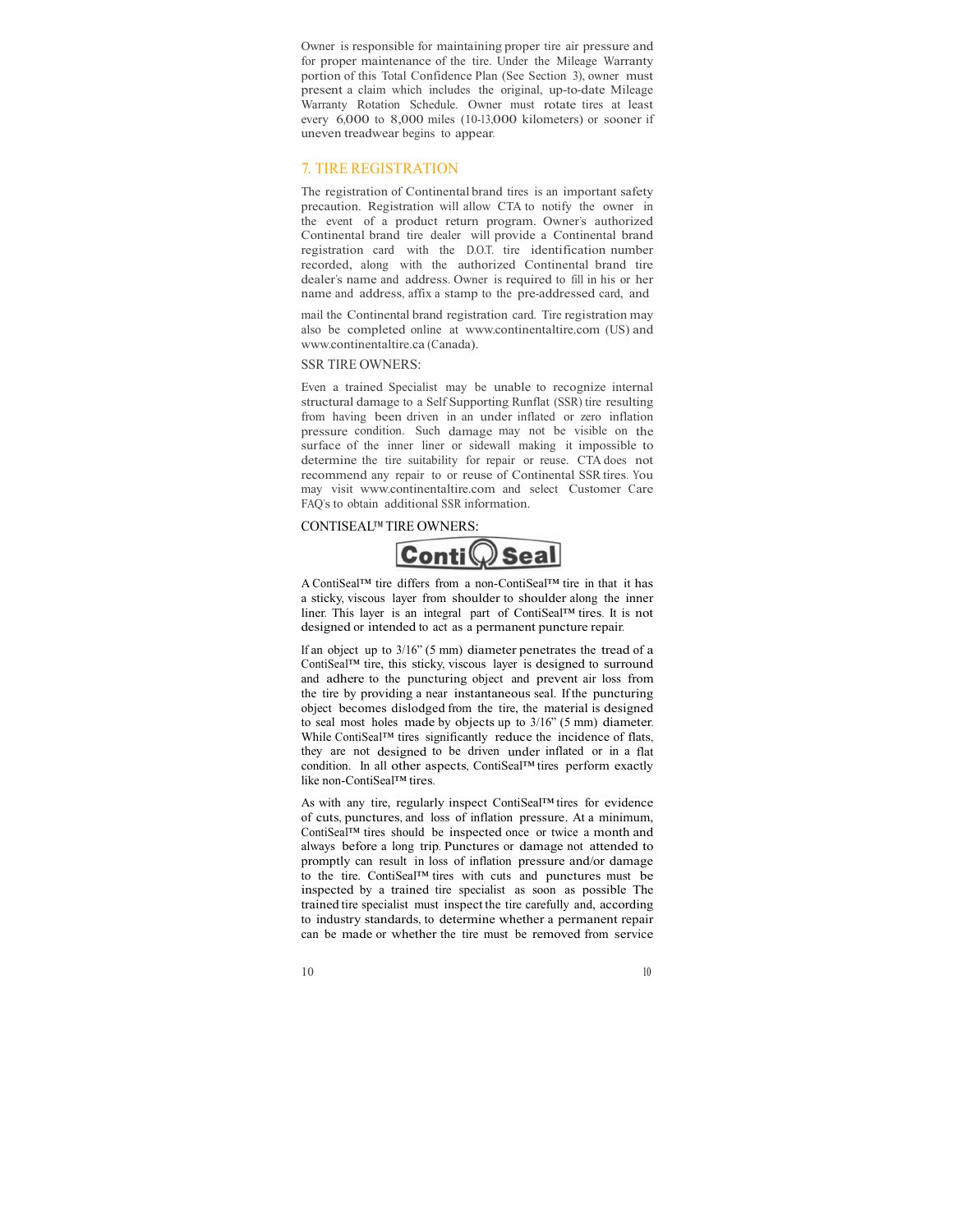and scrapped. A permanent repair will require removal of the tire from the rim and application of a repair method specifically approved for the ContiSeal™ tires.

CONTISILENT™ TIRE OWNERS:



ContiSilent™ tires are designed to reduce noise generated while driving. A ContiSilent™ tire is lined with a noise reducing foam insert. It is not designed or intended to act as a puncture repair.

# Using ContiSilent™ Tires

In aspects such as mounting, demounting, inflating, and balancing, ContiSilent™ tires do not differ from non-ContiSilent™ tires. As with any tire, regularly inspect ContiSilent™ tires for evidence of cuts, punctures, and loss of inflation pressure. At <sup>a</sup> minimum, ContiSilent™ tires should be inspected once or twice a month and always before a long trip. Punctures or damage not attended to promptly can result in loss of inflation pressure and/ or damage to the tire. ContiSilent™ tires with cuts or punctures must be inspected by a trained tire specialist as soon as possible. The trained tire specialist must inspect the tire carefully and, according to industry standards, determine whether a permanent repair can be made or whether the tire must be removed from service and scrapped. A permanent repair will require removal of the tire from the rim and application of a repair method specifically approved for ContiSilent™ Tires.

ContiSilent™ tires are identified by a symbol on the tire sidewall.

ContiSilent™ tires and non-ContiSilent™ tires may be mixed on the same vehicle.

To read about Safety Warnings and Maintenance Information please refer to www.continentaltire.com, or in Canada, www. continentaltire.ca, under the customer care FAQ section.

# FOR SERVICE ASSISTANCE OR INFORMATION

For the nearest authorized Continental brand tire dealer, consult either of the websites or the toll free Customer Relations numbers.

In the United States, call 1-800-847-3349

In Canada, call: 1-855-453-1962

Or access the Continental USA website: www.continentaltire.com

Continental Canada website: www.continentaltire.ca

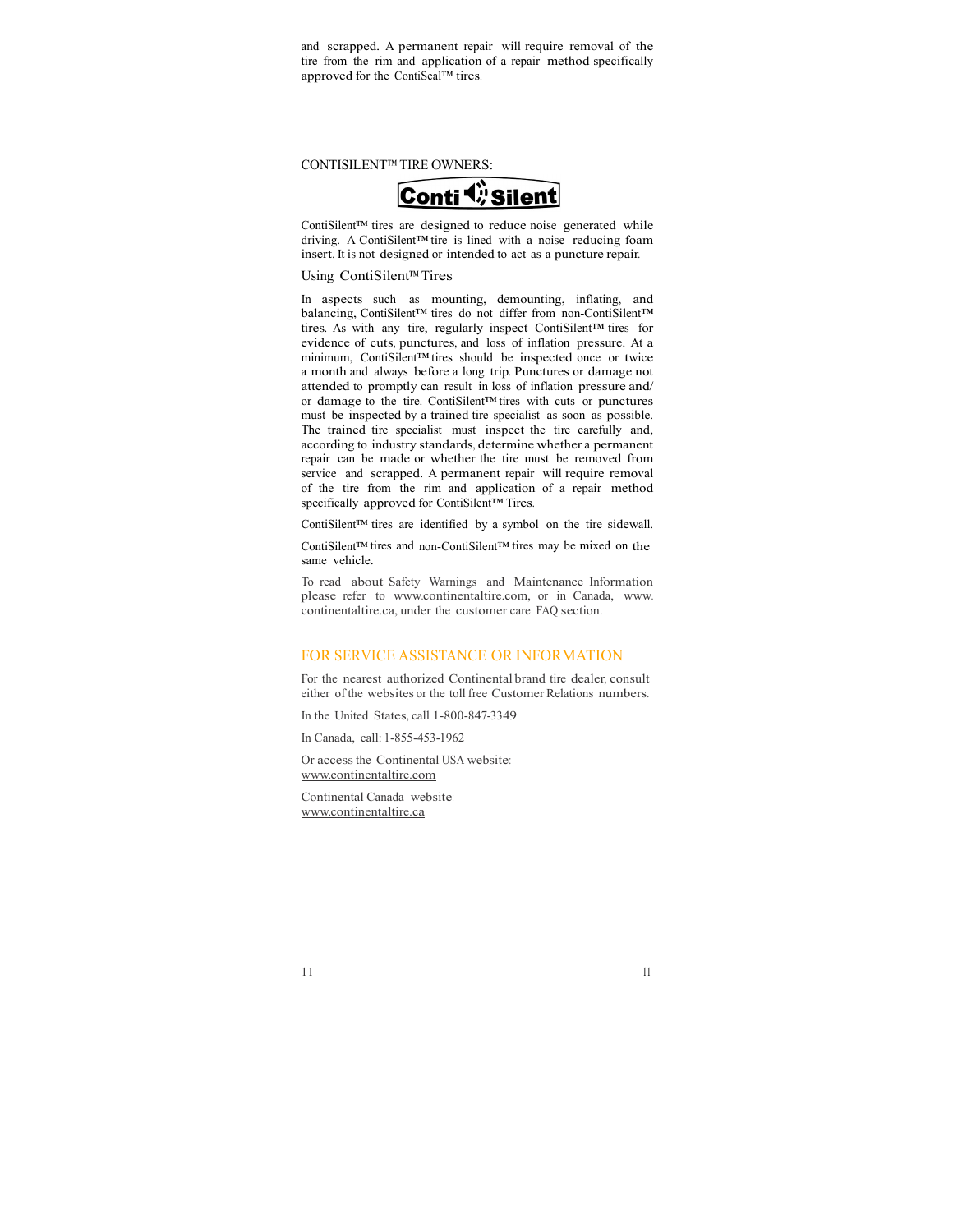# For Customer Records Only- not to be used as a warranty complaint form

| Dealer Name                        |            |                    | <b>Customer Name</b>   |   |  |
|------------------------------------|------------|--------------------|------------------------|---|--|
| Address                            |            |                    | Address                |   |  |
| City                               | State/Prov | Zip/Postal Code    | City                   | S |  |
|                                    |            |                    | Qty                    |   |  |
| <b>FRONT</b>                       | <b>PSI</b> | <b>PSI</b><br>REAR | Size                   |   |  |
| Tire inflation per Vehicle Placard |            |                    | Design<br>$\Gamma$ ate |   |  |

|    | Vehicle |  |
|----|---------|--|
| ∸  | Model   |  |
| Cφ | Year    |  |

| (Sold by)                          |                               |             |  | Please Print Clearly |            |                 |  |  |
|------------------------------------|-------------------------------|-------------|--|----------------------|------------|-----------------|--|--|
| Dealer Name                        |                               |             |  | <b>Customer Name</b> |            |                 |  |  |
| Address                            |                               |             |  | Address              |            |                 |  |  |
| City                               | Zip/Postal Code<br>State/Prov |             |  | City                 | State/Prov | Zip/Postal Code |  |  |
|                                    |                               |             |  | Qty                  |            |                 |  |  |
| PSI<br>PSI                         |                               |             |  | Size                 |            |                 |  |  |
| <b>FRONT</b>                       |                               | <b>REAR</b> |  | Design               |            |                 |  |  |
| Tire inflation per Vehicle Placard |                               |             |  |                      |            |                 |  |  |
|                                    |                               |             |  | Date                 |            |                 |  |  |
| Vehicle                            |                               |             |  | Dealers Invoice #    |            |                 |  |  |
| $\mathbf{X} \times \mathbf{X}$     |                               |             |  | Salesman             |            |                 |  |  |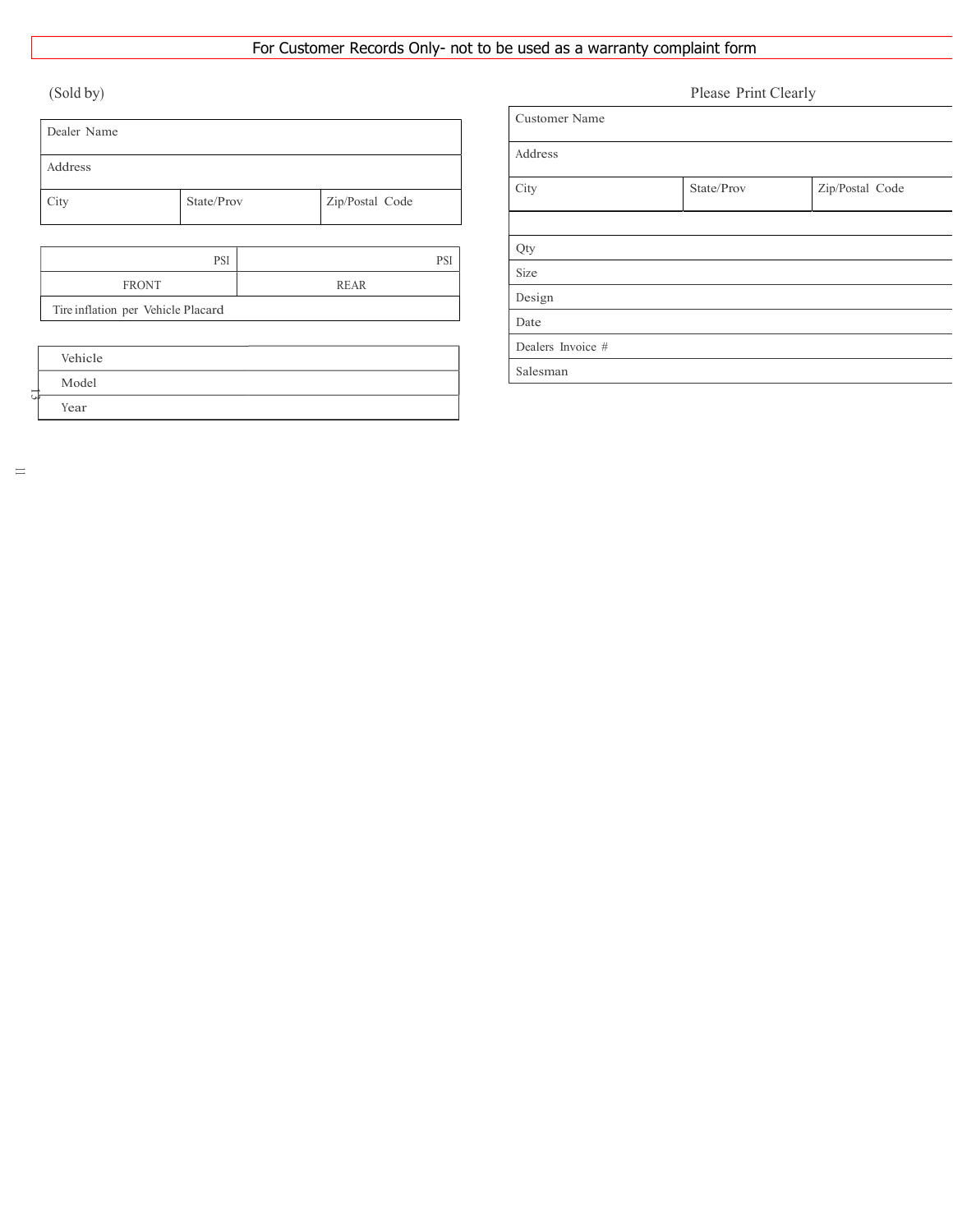| Rotation Miles/KM | Date | Odometer Reading | Rotation Miles/KM | Date | Odometer Reading |
|-------------------|------|------------------|-------------------|------|------------------|
|                   |      |                  |                   |      |                  |
|                   |      |                  |                   |      |                  |
|                   |      |                  |                   |      |                  |
|                   |      |                  |                   |      |                  |
|                   |      |                  |                   |      |                  |



of Installation

Equals Miles/ Kilometers Received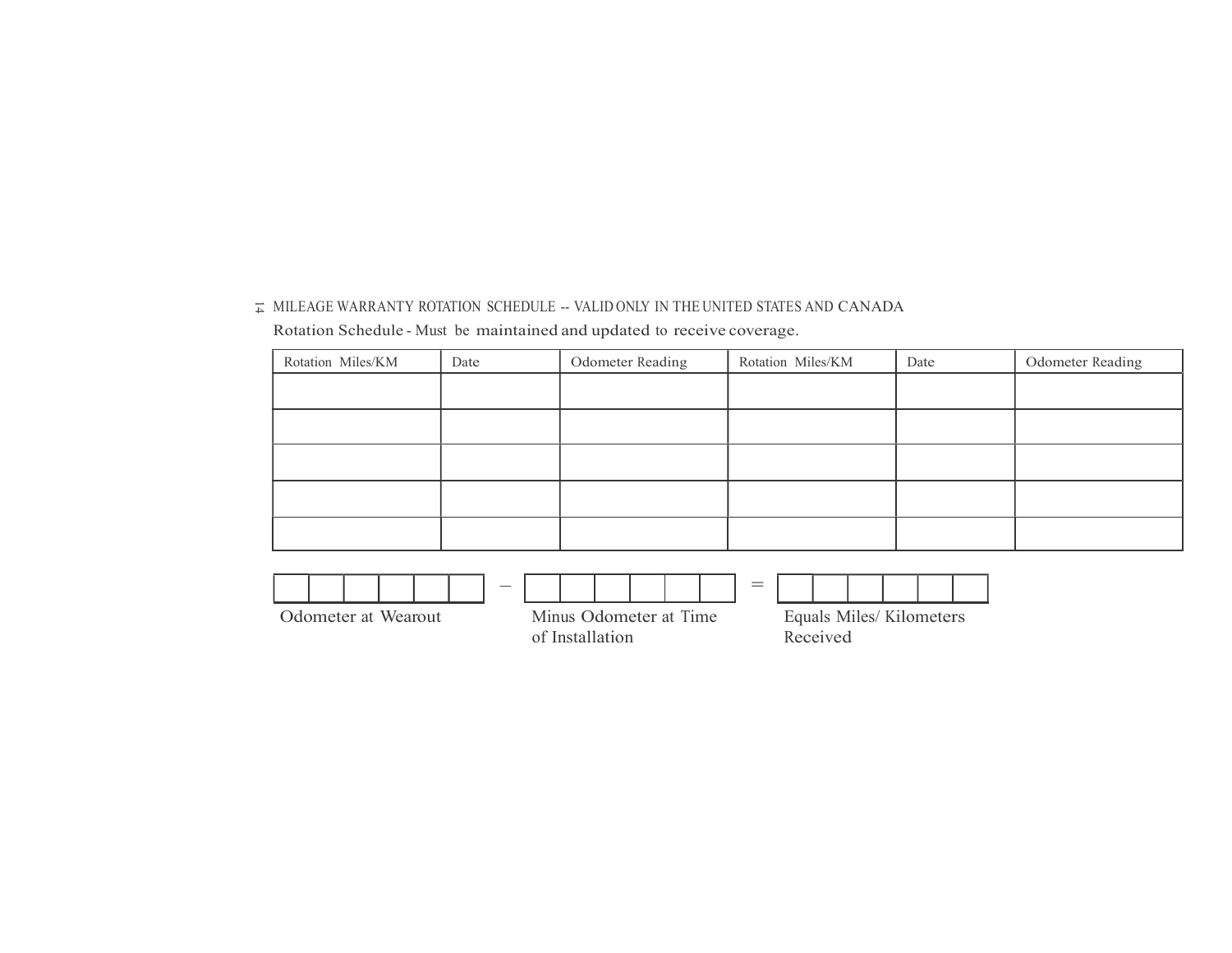# ROAD HAZARD COVERAGE INFORMATION SECTION

| <b>Customer Information</b>                                                                                                                                                                                                    |      |             |
|--------------------------------------------------------------------------------------------------------------------------------------------------------------------------------------------------------------------------------|------|-------------|
| Name (Please Print)                                                                                                                                                                                                            |      |             |
|                                                                                                                                                                                                                                |      |             |
|                                                                                                                                                                                                                                |      |             |
|                                                                                                                                                                                                                                | Prov | Postal Code |
| Email and the contract of the contract of the contract of the contract of the contract of the contract of the contract of the contract of the contract of the contract of the contract of the contract of the contract of the  |      |             |
| Vehicle Information                                                                                                                                                                                                            |      |             |
| Make ___________ Model ____________ Year ______                                                                                                                                                                                |      |             |
| Tire Information                                                                                                                                                                                                               |      |             |
|                                                                                                                                                                                                                                |      |             |
| Tire Size                                                                                                                                                                                                                      |      |             |
| Tire Name                                                                                                                                                                                                                      |      |             |
|                                                                                                                                                                                                                                |      |             |
|                                                                                                                                                                                                                                |      |             |
| Serial Number                                                                                                                                                                                                                  |      |             |
|                                                                                                                                                                                                                                |      |             |
| Dealer Information                                                                                                                                                                                                             |      |             |
| Name was a series of the series of the series of the series of the series of the series of the series of the series of the series of the series of the series of the series of the series of the series of the series of the s |      |             |
| Street Address and the state of the state of the state of the state of the state of the state of the state of the state of the state of the state of the state of the state of the state of the state of the state of the stat |      |             |
|                                                                                                                                                                                                                                | Prov | Postal Code |

Dealer: The original completed Information Section (or copy thereof) must be attached to the Company Limited Warranty Complaint Form when submitting for credit reimbursement.